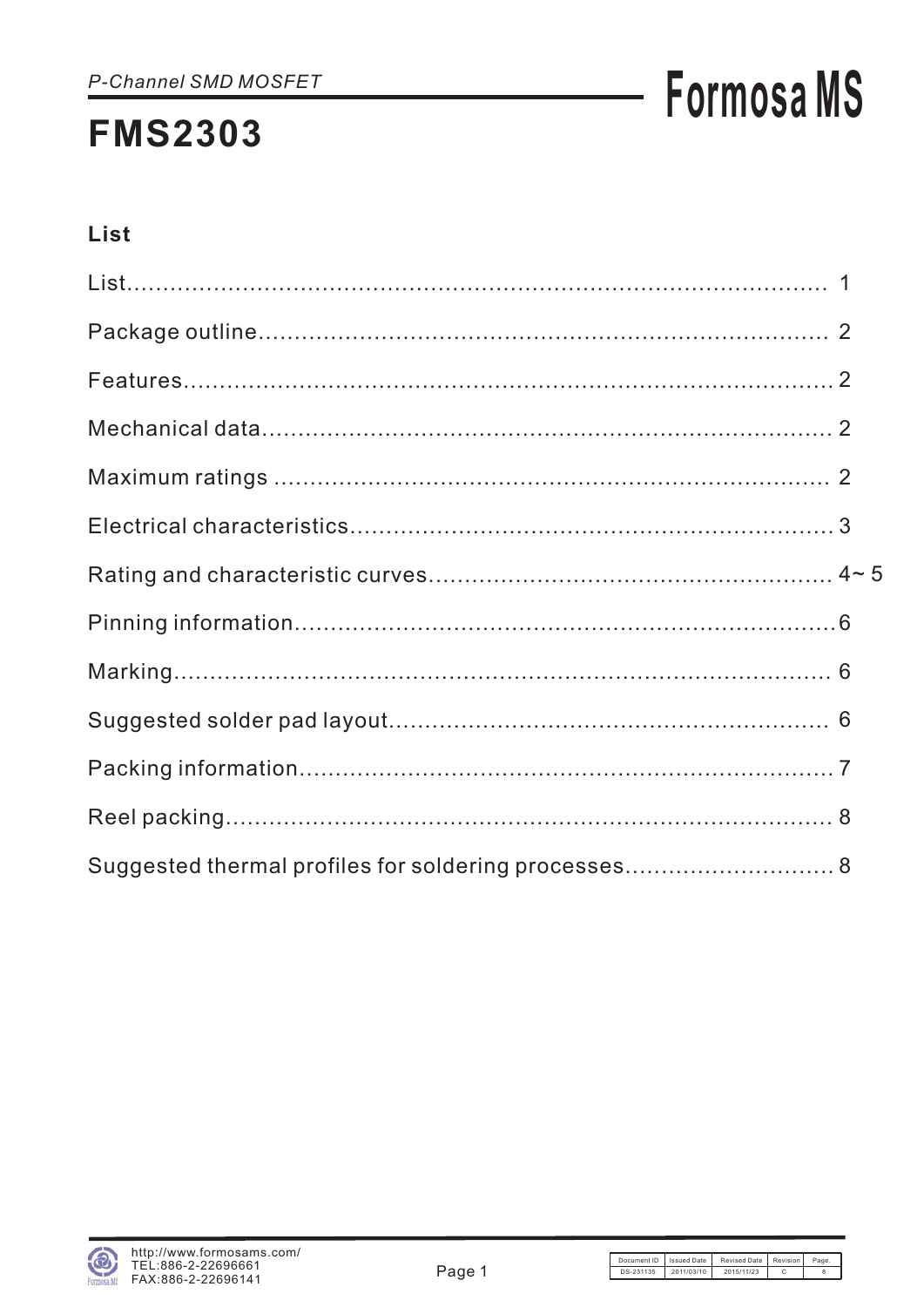## **Formosa MS**

### **30V P-Channel Enhancement Mode MOSFET**

#### **Features**

- $R_{DS(ON)} \leq 75 \text{m}\Omega \textcircled{Q} V_{GS} = -10V$
- $R_{DS(ON)} \leq 100 \text{m}\Omega \textcircled{Q} V_{GS} = -4.5 V$
- $\bullet$  Super high density cell design for extremely low  $\mathsf{R}_{\text{\tiny{DS(ON}}}$
- In compliance with EU RoHS 2002/95/EC directives.
- Suffix "-H" indicates Halogen-free part, ex.FMS2303-H.

#### **Package outline** SOT-23  $0.045(1.15)$ 0.034 (0.85)  $.068(1.70)$   $\Big]$   $0.045(1.15)$ 0.034 (0.85) 0.020 (0.50) 0.012 (0.30)  $0.120(3.04)$ 0.120 (3.04) 0.110 (2.80) .084(2.10)  $(|B\rangle||$   $||(C)$  $1101$ (A) 0.063 (1.60) 0.027 (0.67)  $0.047(1.20)$  $0.013(0.32)$ 0.108 (2.75) 0.083 (2.10)  $\begin{pmatrix} 0.007 & (0.18) \\ 0.003 & (0.09) \end{pmatrix}$ 0.007 (0.18) 0.003 (0.09)  $0.051(1.30)$  $0.035(0.8)$ Dimensions in inches and (millimeters)

### **Mechanical data**

- Epoxy:UL94-V0 rated flame retardant •
- Case : Molded plastic, SOT-23
- Terminals : Solder plated, solderable per MIL-STD-750, Method 2026
- Mounting Position: Any
- Weight : Approximated 0.008 gram

|  | $\textsf{Maximum ratings}$ (AT T <sub>A</sub> =25°C unless otherwise noted) |
|--|-----------------------------------------------------------------------------|
|--|-----------------------------------------------------------------------------|

| PARAMETER                                                    |                                    | <b>CONDITIONS</b> | Symbol          | Limit           | <b>UNIT</b>    |  |
|--------------------------------------------------------------|------------------------------------|-------------------|-----------------|-----------------|----------------|--|
| Drain-source voltage                                         |                                    |                   | $V_{DSS}$       | $-30$           | $\vee$         |  |
| $T_{\text{A}}$ = 25 <sup>°</sup> C<br>Drain current-continue |                                    |                   |                 | $-3.2$          |                |  |
|                                                              | $T_A = 70^{\circ}$ C               |                   | ۱D.             | $-2.6$          | A              |  |
| -pulsed                                                      |                                    |                   | <sup>1</sup> DM | $-13$           |                |  |
| Gate- source voltage-continue                                |                                    |                   | $V_{GS}$        | ±20             | $\vee$         |  |
| Maximum power dissipation                                    | $T_{\text{A}}$ = 25 <sup>°</sup> C |                   |                 | 1.3             |                |  |
|                                                              | $T_{A} = 70^{\circ}$ C             |                   | $P_D$           | 0.8             | W              |  |
| Thermal resistance-junction to ambient*                      |                                    |                   | $R_{\theta JA}$ | 100             | $^{\circ}$ C/W |  |
| Operation junction temperature range                         |                                    |                   | $T_{\rm J}$     | $-55$ to $+150$ | $^{\circ}$ C   |  |
| Storage temperature range                                    |                                    |                   | $T_{STG}$       | $-65$ to $+150$ | $^{\circ}$ C   |  |

 $*$  The device mounted on  $1$ in $2$  FR4 board with 2 oz copper

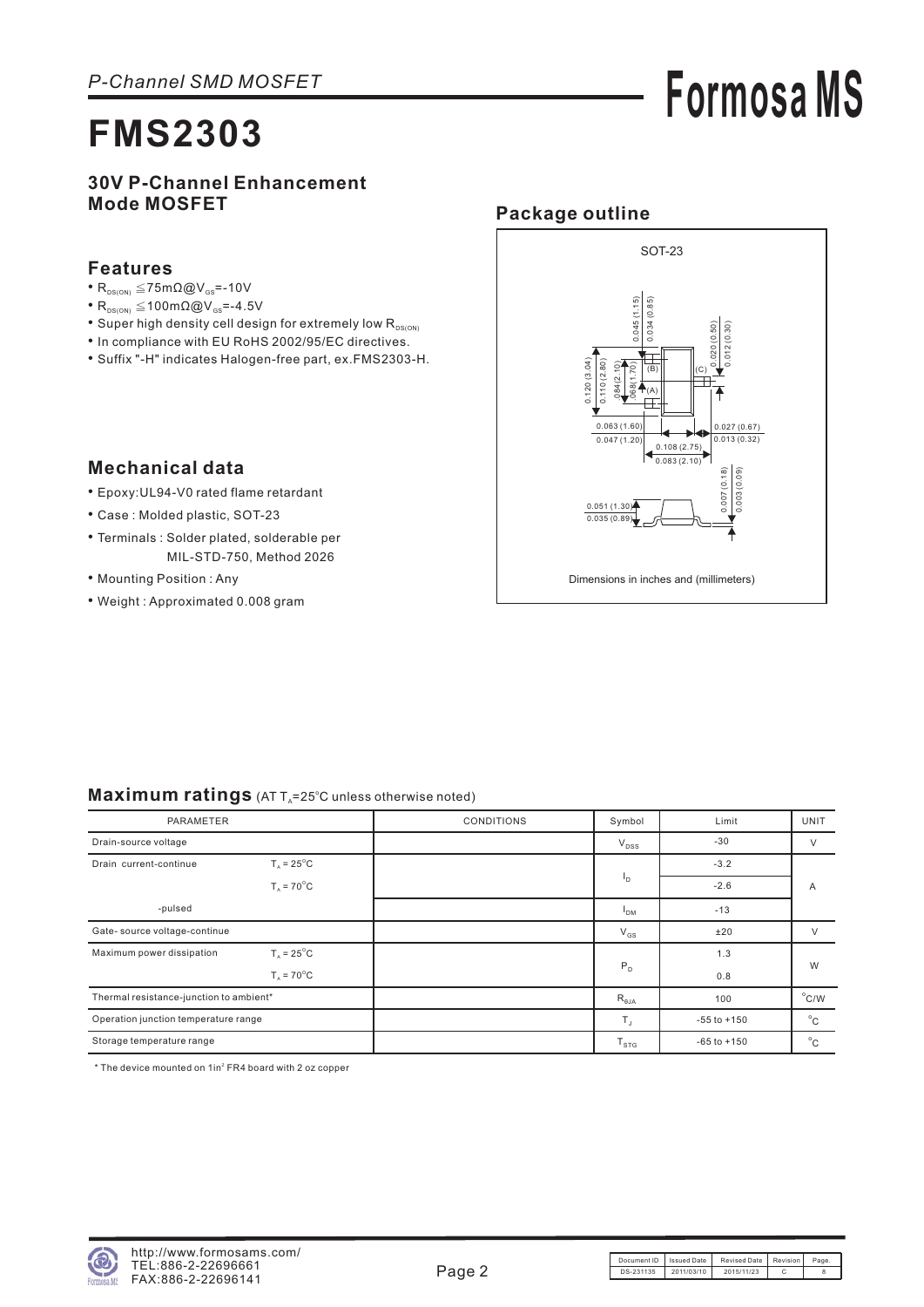## **Formosa MS**

### **FMS2303**

#### Electrical characteristics (At T<sub>A</sub>=25°C unless otherwise noted)

| <b>PARAMETER</b>                               | <b>CONDITIONS</b>                                                         | Symbol                   | MIN.   | TYP.     | MAX.      | <b>UNIT</b> |
|------------------------------------------------|---------------------------------------------------------------------------|--------------------------|--------|----------|-----------|-------------|
| <b>STATIC</b>                                  |                                                                           |                          |        |          |           |             |
| Drain-source breakdown voltage                 | $V$ Gs = 0V, Ip = -250uA                                                  | <b>BV</b> <sub>pss</sub> | $-30$  |          |           | $\vee$      |
| Zero gate voltage drain current                | $V_{DS}$ = -30V, V <sub>GS</sub> = 0V, T <sub>J</sub> = 25 <sup>°</sup> C | <b>l</b> nss             |        |          | $-1.0$    | μA          |
| Gate-body leakage current-forward              | $V$ Gs = 20V, $V_{DS}=0$                                                  | <b>IGSSF</b>             |        |          | 100       | nA          |
| Gate-body leakage current-reverse              | $V$ GS = -20V, $V$ DS=0                                                   | <b>IGSSR</b>             |        |          | $-100$    | nA          |
| Gate threshold voltage                         | $V_{DS}$ = $V_{GS}$ , $I_D$ = -250uA                                      | $V$ GS(th)               | $-1.0$ |          | $-3.0$    | $\vee$      |
| Static drain-source on-resistance <sup>a</sup> | $V$ Gs = -10V, $I_D$ = -1.7A<br>$V$ Gs = -4.5V, Ip= $-1.3A$               | RDS(ON)                  |        | 60<br>75 | 75<br>100 | $m\Omega$   |
| Diode Forward Voltage                          | $V$ Gs = 0V, Is = -1.25A, TJ = 25 <sup>°</sup> C                          | <b>V</b> sp              |        | $-0.7$   | $-1.4$    | $\vee$      |
| <b>DYNAMIC</b>                                 |                                                                           |                          |        |          |           |             |
| Intput capacitance                             |                                                                           | $C$ <sub>iss</sub>       |        | 464      |           |             |
| Output capacitance                             | $V_{DS} = -15V$ , $V_{GS} = 0V$ ,<br>$f=1.0$ MHz                          | $\mathsf{C}$ oss         |        | 72       |           | pF          |
| Reverse transfer capacitance                   |                                                                           | C <sub>rss</sub>         |        | 23       |           |             |
| Total gate charge                              |                                                                           | $Q_{\alpha}$             |        | 14.4     |           |             |
| Gate-source charge                             | $V_{DS} = -15V$ . I <sub>D</sub> = $-1.7A$<br>$V$ Gs= $-10.0V$            | $Q_{\alpha s}$           |        | 2.7      |           | nC          |
| Gate-drain charge                              |                                                                           | $Q_{\text{ad}}$          |        | 3.6      |           |             |
|                                                |                                                                           | $T_{d(on)}$              |        | 32       |           |             |
| Turn-On Delay Time                             | $V_{DS} = -15V$ , RL=15 $\Omega$ , RGEN=6 $\Omega$                        | Tr.                      |        | 17       |           | ns          |
|                                                | $V$ <sub>GS</sub> $=$ -10V                                                | $T_{d(off)}$             |        | 40       |           |             |
| Turn-Off Delay Time                            |                                                                           | Tr                       |        | 5        |           |             |

Notes: a. Pulse test; pulse width  $\leq$  300us, duty cycle $\leq$  2%

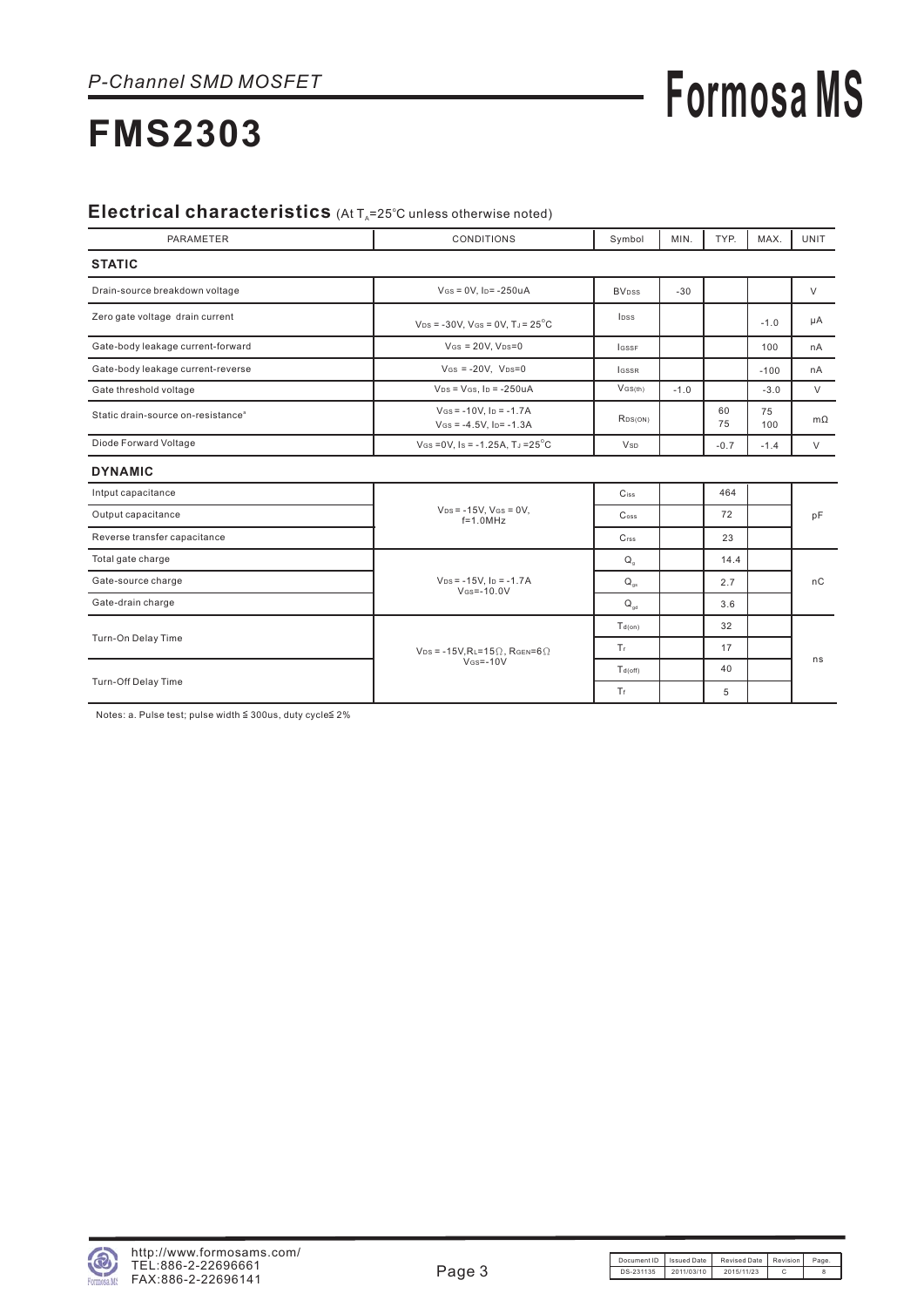

### **Rating and characteristic curves (FMS2303)**

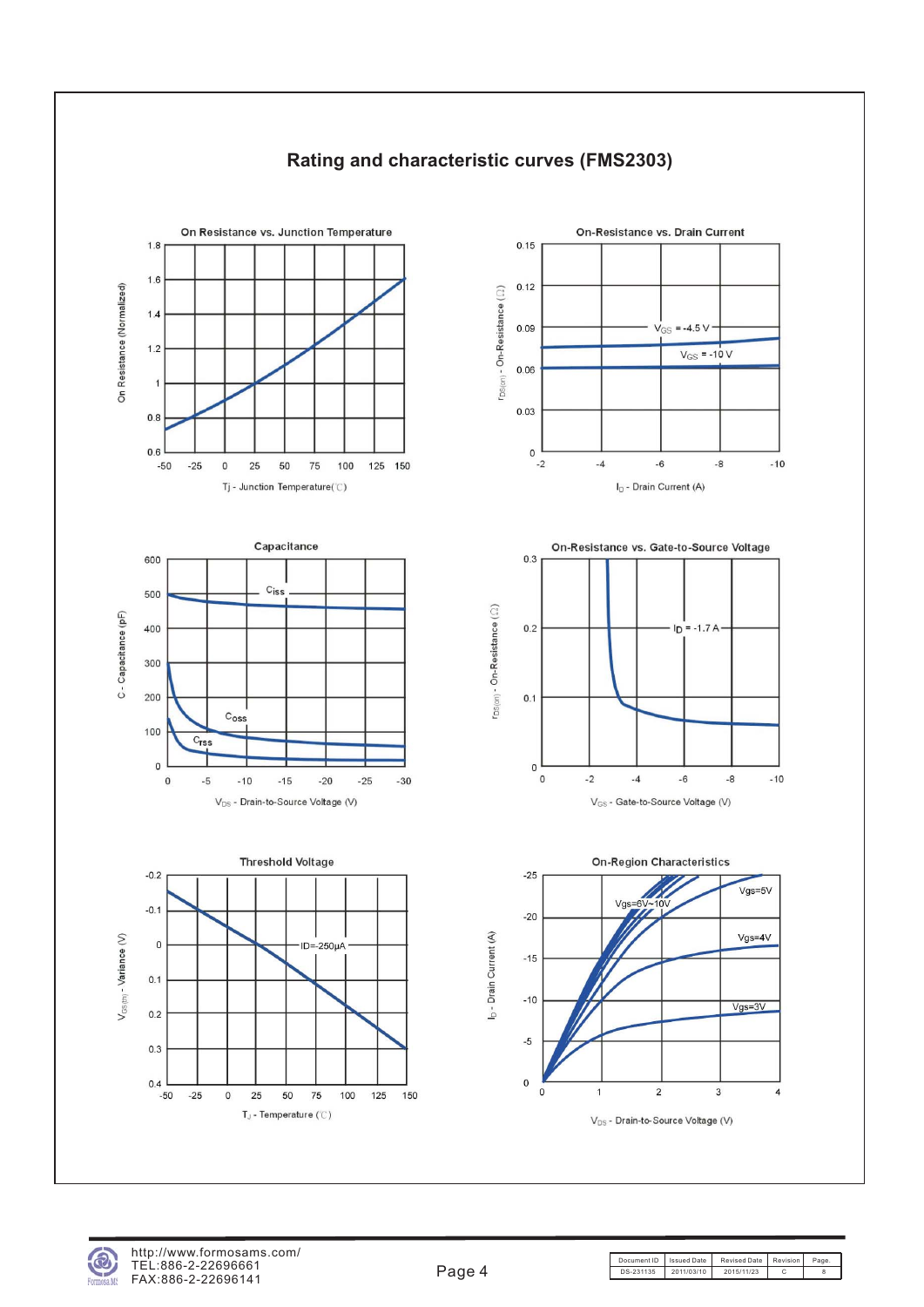

### **Rating and characteristic curves (FMS2303)**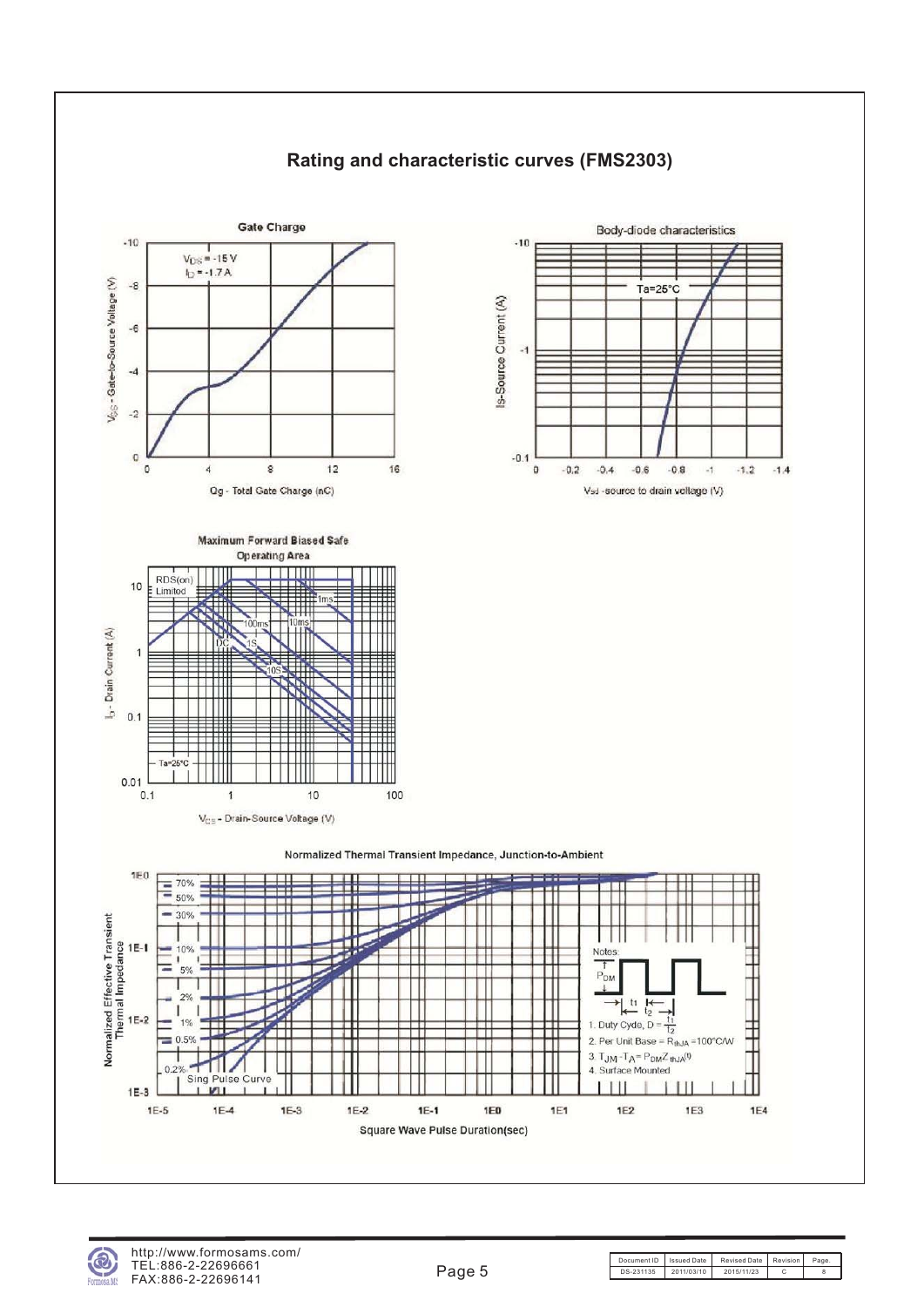### **Pinning information**



#### **Marking**

| Type number    | Marking code             |
|----------------|--------------------------|
| <b>FMS2303</b> | <b>WCG0A</b><br>(Note 1) |

**Note: 1.**

- $P/N$ :
- WCG" is FMS2303-H "

WC" shown on the 1st~2rd position on --- FMS2303 "

G" shown on the 3th position on --- Green product-Halogen free "

 $D/C$ :

0A is the sequence of "0-9" & "A~Z"

0~9 shown on the 4th position on ---2010~2019

A~Z shown on the5th position on ---1week~26week <u>A~Z</u> shown on the 5th position on ---27week~52week

### **Suggested solder pad layout**

#### **SOT-23**



Dimensions in inches and (millimeters)

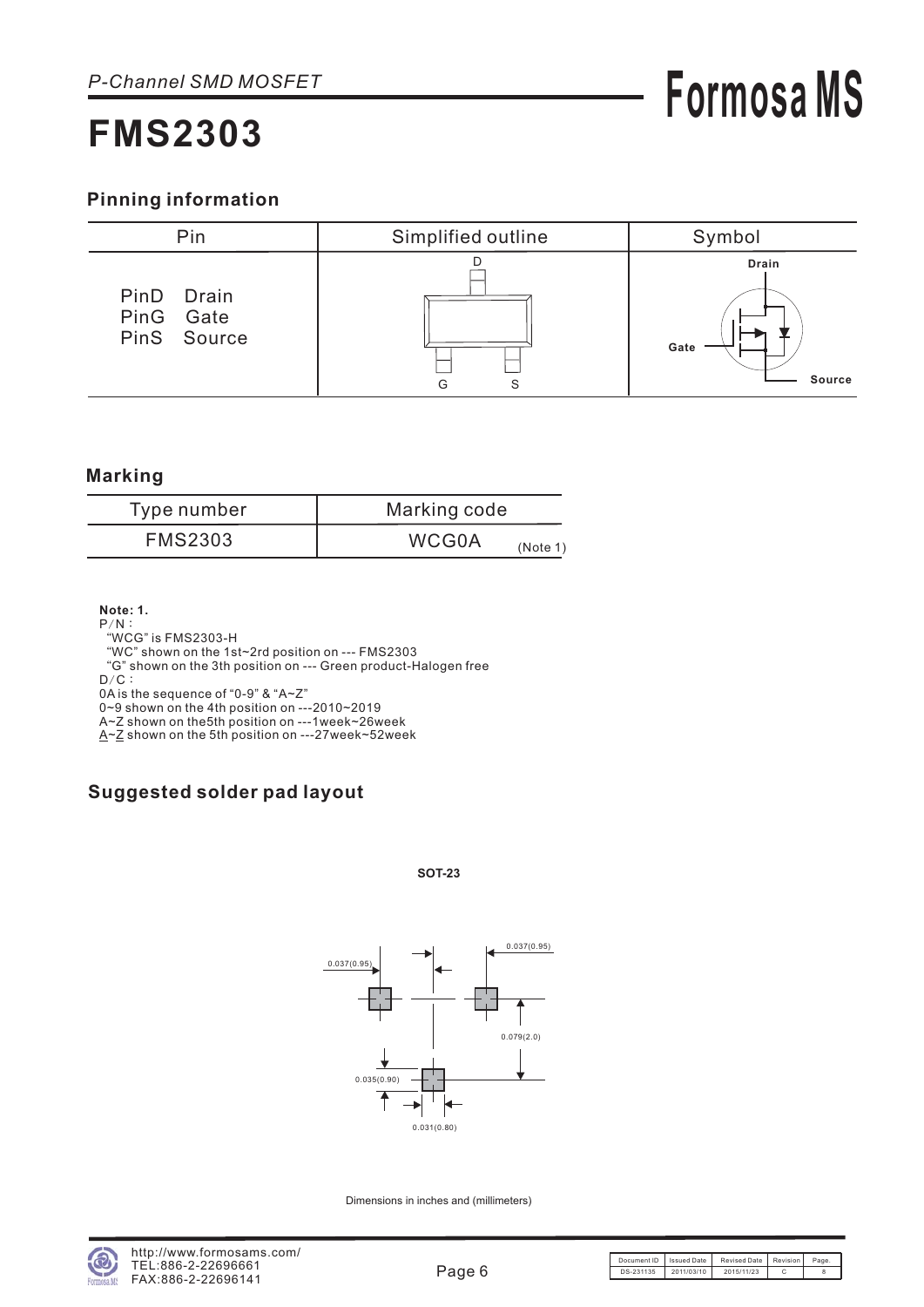## **Formosa MS**

### **FMS2303**

### **Packing information**





D

|                           |                |           | unit:mm       |
|---------------------------|----------------|-----------|---------------|
| Item                      | Symbol         | Tolerance | <b>SOT-23</b> |
| Carrier width             | A              | 0.1       | 3.15          |
| Carrier length            | B              | 0.1       | 2.77          |
| Carrier depth             | C              | 0.1       | 1.22          |
| Sprocket hole             | d              | 0.1       | 1.50          |
| 13" Reel outside diameter | D              | 2.0       |               |
| 13" Reel inner diameter   | D <sub>1</sub> | min       |               |
| 7" Reel outside diameter  | D              | 2.0       | 178.00        |
| 7" Reel inner diameter    | D <sub>1</sub> | min       | 55.00         |
| Feed hole diameter        | D <sub>2</sub> | 0.5       | 13.00         |
| Sprocket hole position    | E              | 0.1       | 1.75          |
| Punch hole position       | F              | 0.1       | 3.50          |
| Punch hole pitch          | P              | 0.1       | 4.00          |
| Sprocket hole pitch       | Po             | 0.1       | 4.00          |
| Embossment center         | P <sub>1</sub> | 0.1       | 2.00          |
| Overall tape thickness    | T              | 0.1       | 0.23          |
| Tape width                | W              | 0.3       | 8.00          |
| Reel width                | W <sub>1</sub> | 1.0       | 12.0          |

Note:Devices are packed in accor dance with EIA standar RS-481-A and specifications listed above.